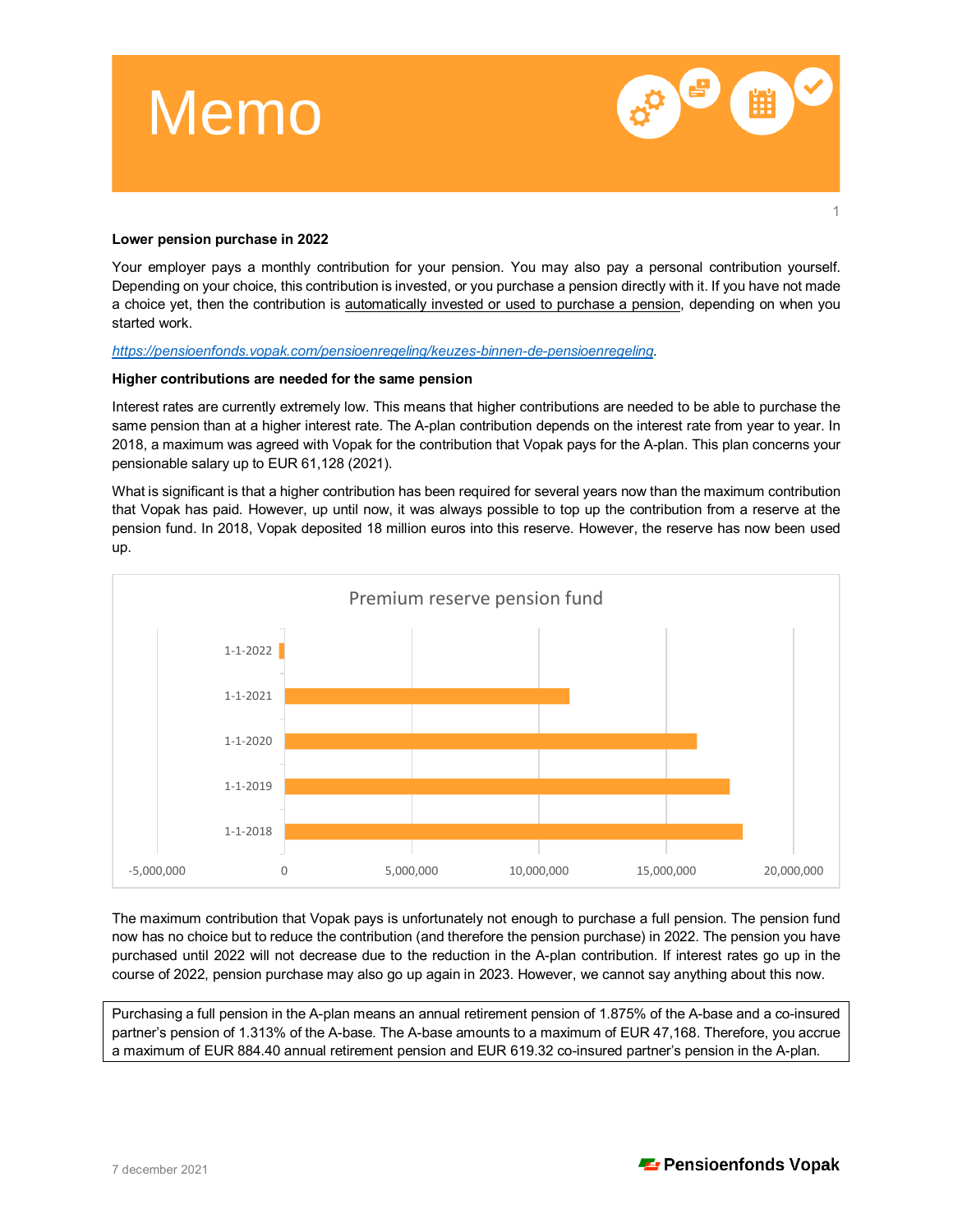

#### **What does this mean? Three computation examples**

In the table below, the purchase with the A-plan contribution in 2021 is broken down into financing from the Vopak contribution and the reserve at the pension fund. If it had not been possible to purchase from the fund's reserve in 2021, a retirement pension of 1.171% of the A-base (from Vopak's contribution) would have been purchased in 2021. Therefore, the reduction in the pension purchase is a maximum of EUR 332.18 annual retirement pension (and EUR 232.62 co-insured partner's pension).

The purchased retirement pension of 1.171% of the A-base has been determined based on the interest at the end of 2020. The retirement pension to be purchased for 2022 is determined based on the interest rate at the end of 2021. Given the development of interest rates since the end of 2020, the retirement pension to be purchased for 2022 is expected to be slightly higher than 1.171% of the A-base.

|                                                            |            |        |            |        |            |        | percentage A-base |
|------------------------------------------------------------|------------|--------|------------|--------|------------|--------|-------------------|
| Salary                                                     | <b>EUR</b> | 40,000 | <b>EUR</b> | 60.000 | <b>EUR</b> | 80.000 |                   |
| A-salary limit                                             | <b>EUR</b> | 61,182 | <b>EUR</b> | 61.182 | <b>EUR</b> | 61,182 |                   |
| A-base                                                     | EUR        | 25,986 | <b>EUR</b> | 45.986 | <b>EUR</b> | 47,168 |                   |
|                                                            |            |        |            |        |            |        |                   |
| Purchase of retirement pension<br>from Vopak contributions | <b>EUR</b> | 304.23 | <b>EUR</b> | 538.39 | <b>EUR</b> | 552.22 | $1.171\%$ *)      |
| Purchase of retirement pension<br>from reserve fund        | <b>EUR</b> | 183.00 | <b>EUR</b> | 325.85 | <b>EUR</b> | 332.18 | 0.704%            |
| Total retirement pension purchase                          | <b>EUR</b> | 487.24 | <b>EUR</b> | 862.24 | <b>EUR</b> | 884.40 | 1.875%            |

\*) based on the interest rate at the end of 2020, this would be the purchased retirement pension as a percentage of the A-base for 2022, the final retirement pension to be purchased for 2022 is determined based on the interest rate at the end of 2021 and is expected to be slightly higher.

### **What does the lower contribution mean if you invest?**

If you invest the contribution in the A-plan, then you will not notice the lower purchase unless you decide to use your investments to purchase a pension. A characteristic of investing is that the amount of the pension depends on the return on the investments and the interest at the time you purchase a pension. That interest may be higher at a later point in time but also lower than it is now. This means you have an advantage or disadvantage compared to purchasing a pension directly.

#### *[https://pensioenfonds.vopak.com/pensioenregeling.](https://pensioenfonds.vopak.com/pensioenregeling)*

### *[https://pensioenfonds.vopak.com/system/files/en2d\\_beleggen\\_of\\_pensioen\\_inkopen\\_2021.pdf](https://pensioenfonds.vopak.com/system/files/en2d_beleggen_of_pensioen_inkopen_2021.pdf)*

#### **Has Vopak started paying less contribution for me since 2018?**

No, Vopak has not started paying less contribution and also not less than agreed. Part of the agreements (also before 2018) is that there is a maximum to the contribution that Vopak pays. At a very low interest rate, Vopak's contribution would be very high. That is why an upper limit has been agreed for the contribution that Vopak pays.